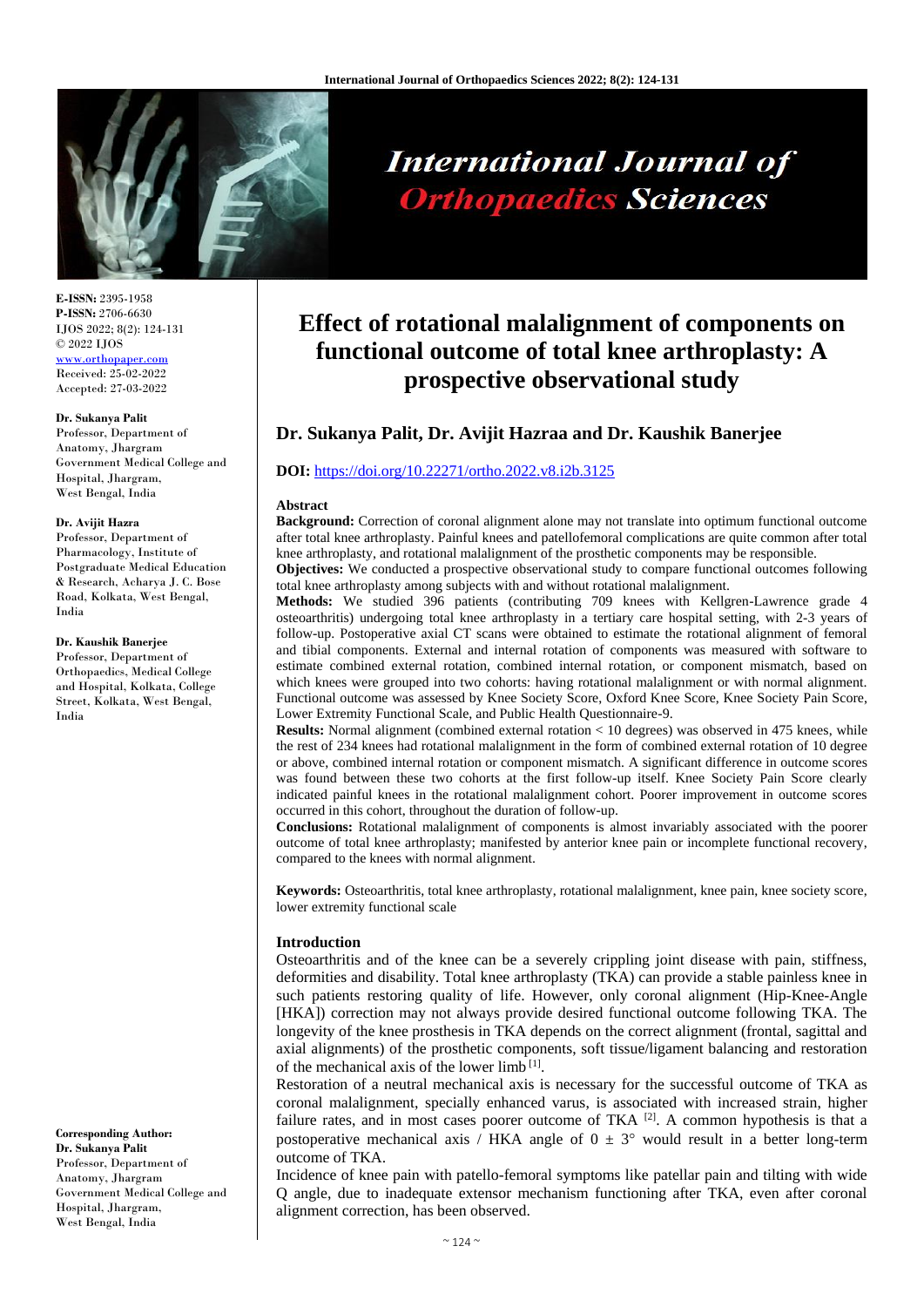Positioning of implants in the axial plane during TKA is called rotational alignment [3] and internal rotational malalignment of components has been implicated as a cause of knee pain after TKA  $[4, 5, 6]$ . Malrotation of components after TKA may cause patello-femoral complications, as femoral and tibial component positioning have effects on patellar tracking following TKA  $[7, 8]$ . This prospective observational study was conducted to assess the effect of rotational malalignment (RM) of prosthetic components after TKA for the assessment of long-term functional outcomes.

# **Materials and Methods**

The study was a collaborative effort of three centers although patient recruitment, operative intervention and follow-up were carried out at a single tertiary care hospital from October 2015 to July 2021. Patient recruitment continued for the first 4 years [October, 2019], followed by follow-up of 3 years & 2 years respectively; thus extending the total study period to 5&1/2 years. The respective institutional ethics committees approved the study protocol. All patients included in the study provided written informed consent after being appraised of the study purpose, methodology, potential risks and benefits, in a language which they could comprehend. They were also apprised of their right to opt out of the study without penalties or loss of privileges. All radiological investigations were done in the same hospital with due consent.

Patients recruited were of either sex, age 45-85 years, with severe osteoarthritic varus or valgus knees (Kellgren-Lawrence Grade 4 osteoarthritic changes), with or without fixed flexion deformity. Those with rheumatoid arthritis, Charcot's joints, severe kyphoscoliosis, or critical comorbidities likely to interfere with scheduled follow-up were excluded. All patients included in the study attended the Orthopaedics OPD, with knee pain, joint deformities, antalgic waddling gait and often with walking aids.

TKA was done under spinal anesthesia with a femoral nerve block. All operations were carried out by the same surgical team, using a midline medial para-patellar approach and ligament balancing technique with measured resection. Medial release for varus knees (682 in number), lateral release for valgus knees (27 in number), posterior capsular release for fixed flexion deformity were done, together with patellar resurfacing. Surgery was performed using a standard implant (DePuy, PFC Sigma, Johnson & Johnson), which was posterior stabilized, cemented, cruciate sacrificing and fixed bearing type. Patients were usually discharged after 5 days for unilateral TKA, and 10 days for bilateral TKA and axial CT Scans of components were done just before discharge. For study purpose, they were followed up post-operatively at 6 months, 1 year, 2 years and 3 years, but 3-year follow-up was not completed for all subjects.

The rotational alignment of the femoral and tibial components after TKA was measured on axial CT scans (SIEMENS Somatom SENSATION 64 Slice scanner) using angle tools software, with the patient lying supine and knee fully extended. The gold standard for such measurements is Berger's CT Protocol l<sup>[9]</sup> which was followed. The process of measurement of rotational alignment of femoral condyles was as follows: [Figures 1A, 1B] a) The surgical trans-epicondylar axis (STEA) was drawn by joining the lateral epicondylar prominence with the midpoint of the medial sulcus of the medial epicondyle. The anatomical TEA was not considered here due to errors of measurement; b) the line joining the posterior part of the prosthetic condyles of the femur represents the posterior condylar line (PCL); c) the angle

formed by these two lines is called the posterior condylar angle. The STEA is generally taken as the flexion-extension axis of the knee. The process of measurement of the tibial condyles by angle tools was as follows: [Figures 1C, 1D] a) The alar line (AL) is a transverse axis drawn joining the midpoints of the ala of the polytibia; b) the PCL of the tibia is drawn joining the posterior part of the condyles of the prosthetic tibia; c) The angle between these two lines is called the posterior condylar angle of the tibia. All measurements were taken uniformly as per protocol on the 10th postoperative day for bilateral TKA knees and on the 5th postoperative day for unilateral TKA knees. Patients were not sedated for such CT scans, except for substantially apprehensive patients with very painful TKA knees, who were given mild midazolam sedation intramuscularly. The axial CT scans used to measure the rotational alignment of the prosthetic knee after TKA, were done using minimal dose radiation [6-8 mGray/m<sup>2</sup>]; the scan time being 12-14 seconds. The combined component rotation for each patient was obtained by adding the femoral component rotational angle with that of the tibial component; in these cases, external rotation of each component was taken as positive (+), and internal rotation of components was taken as negative  $(-)$ .<sup>[9]</sup> The combined external and internal rotation of components[ CER & CIR], has been calculated according to this principle, whereas component mismatch (CM) was calculated by subtracting the femoral component rotation from the tibial component rotation  $[9]$ . Figure 2 provides examples of combined component rotation and CM.

Functional and quality of life outcomes were assessed through Knee Society Score (KSS), Knee Society Pain Score (KSS-P), Oxford Knee Score (OKS), Lower Extremity Functional Scale (LEFS), and Public Health Questionnaire-9 (PHQ-9). The scoring assessments were done at baseline and at all scheduled follow-up visits by a single rater with the use of assistants when required.

The KSS is a 200-point scoring system, involving 100 points for a function score [KS-FS] and 100 points for a knee score [KS-KS]<sup>[10]</sup>. The original version of OKS has been used here  $[11]$ , comprising 12 questions, with scoring from 1 to 5, making a total score of 60; here 12 was taken as the best outcome and 60 as the worst. The pain was assessed by KSS-P, with 50 points; here, 0 indicating severe / constant pain, while 50 indicated a painless joint. LEFS is a 20-item scale related to knee function [12] with 4 points each; a painful knee needing TKA would score 9-10, whereas a painless TKA knee would score close to 80. Most patients needing TKA suffer latent depression due to chronic knee pain, fixed flexion deformities and walking disabilities, which are detrimental to a normal lifestyle. PHQ-9 is a multipurpose instrument for screening, diagnosing and monitoring the severity of depression, that incorporates American Psychiatric Association Diagnostic and Statistical Manual 4th edition (DSM-IV) depression diagnostic criteria with other major depressive symptoms into a brief self-reported tool reflecting overall satisfaction with life [13]. Quality of life before and after TKA was assessed by the PHQ-9 Score, which also reflects patients' compliance to physiotherapy for recovery after TKA.

Sampling in the present study was purposive in nature. All patients attending the TKA clinic in the orthopedic outpatient were recruited if they consented to be in the study. The recruitment period extended over 3 years, while the postoperative follow-up was for 2-3 years. The sample size for the study was calculated based on the proportion of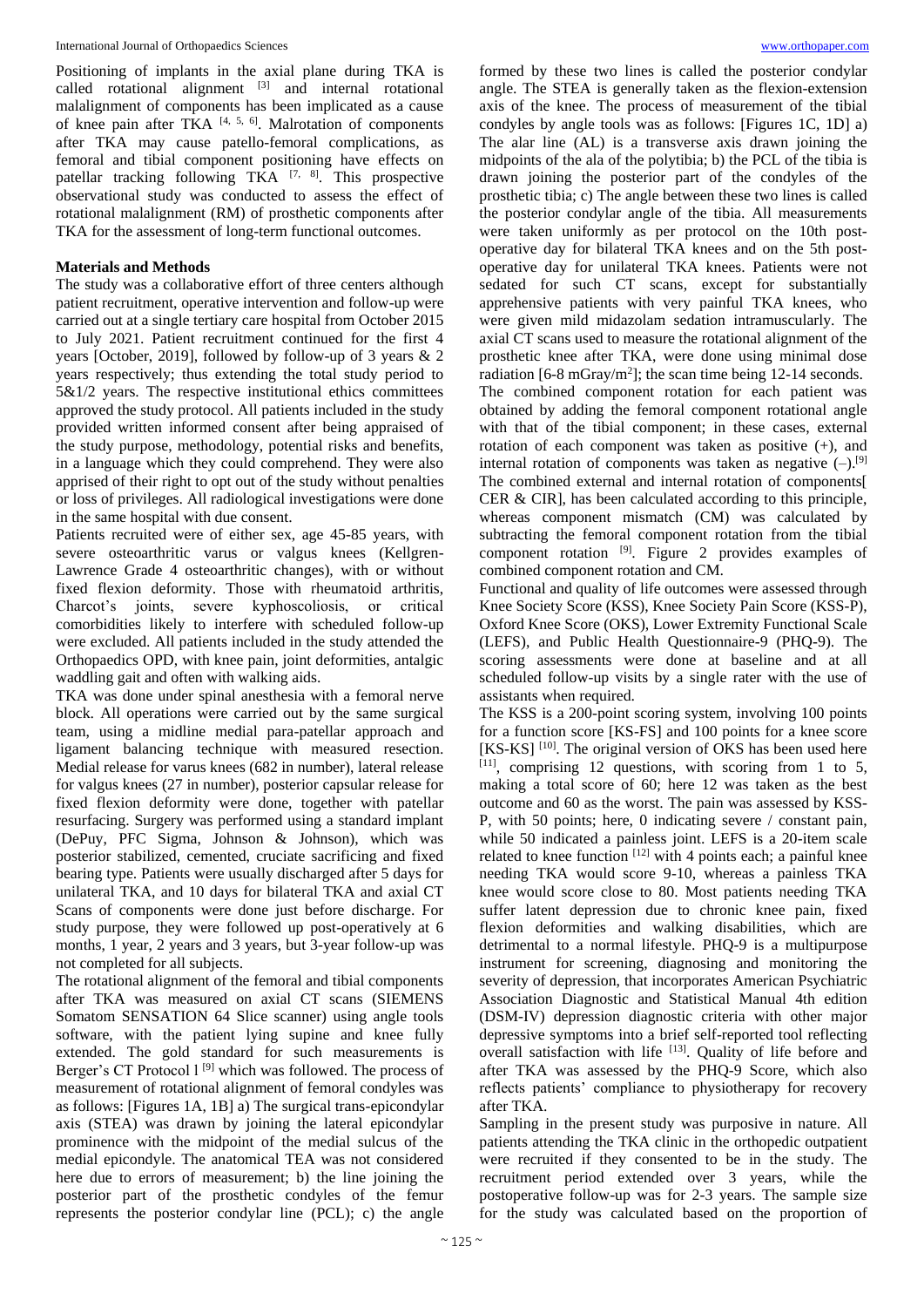operated knees likely to achieve a satisfactory outcome with respect to all anatomical and functional parameters evaluated. Conservatively assuming this to be 50% and an indefinitely large target population, the sample size was estimated to be 600 knees, keeping a 4% margin of error and 95% confidence level. Allowing a 15% margin for dropouts, the recruitment target was 706 knees. Raosoft sample size calculator (http://www.raosoft.com/samplesize.html) was used for sample size estimation.

Statistical analysis was by Statistica version 8 [Tulsa, Oklahoma: StatSoft Inc., 2007] and MedCalc version 15.8 [Mariakerke, Belgium: MedCalc Software bvba; 2015] software. Variables have been summarized as mean and standard deviation (SD), when normally distributed, or as median and interquartile range (IQR), when skewed; 95% confidence interval (CI) values have been presented where relevant. Normality of data was assessed by Kolmogorov-Smirnov goodness-of-fit test. Numerical variables were compared between groups by Student's independent samples t test. Rotational alignment parameters and functional outcome variables were skewed, and hence non-parametric tests were used with median & inter-quartile ranges. Comparison between non- RM and RM cohorts was done by Mann-Whitney-U test; within group, comparison was done by Wilcoxon matched pairs signed rank test. Comparison over time within a group was done by Friedman's analysis of variance (ANOVA). Cut-off for statistical significance was taken as *p*<0.05.

#### **Results**

The present study included 420 patients contributing to 737 operated knees. However, 16 patients were lost to follow-up; thereby allowing evaluation of 709 TKA knees from 396 patients, of which 83 were unilateral TKA and 626 knees were bilateral TKA (from 313 patients) cases. Follow-up data were available for 3 years from 404 knees and for 2 years for the rest.

Axial CT scans done post-operatively to estimate the rotational alignment of prosthetic components of TKA showed femoral component external rotation (ER) for 539 knees [76.02%], femoral component internal rotation (IR) for 170 knees [23.98%], tibial component ER for 514 knees [72.50%], and tibial component IR for 195 knees [27.50%]. Of the 709 knees, rotational malalignment (RM) of components was found in 234 cases (33.00%; 95% CI 29.64 to 36.54%)-158 cases were followed up for 3 years and the rest 76 knees for 2 years. The RM cohort comprised combined external rotation (CER) of 10 degrees or more in 17 out of 709 knees (2.40%), combined internal rotation (CIR) of any degree in 147 out of 709 knees (20.73%), component mismatch (CM) in 70 out of 709 knees (9.87%). Among the 70 CM cases, 23 knees showed femoral component IR with tibial component ER; whereas 47 knees showed tibial component IR with femoral component ER; which indicates a higher frequency of IR of a tibial component than the femoral component in the rotational malalignment cohort. No rotational malalignment was found in 475 (67%) cases, of which 246 cases were followed up for 3 years, and the rest 229 knees for 2 years-these represented the non-RM cohort.

Comparisons between age, weight, height, and BMI between RM and Non-RM cohorts are depicted in Table 1. There was a modest but significant difference in BMI between the two

groups (*p*<0.05), which indicates that more obese and overweight patients had knees with rotational malalignment post-operatively.

A comparison of functional outcome scores (KSS, KSS-P, OKS, LEFS, PHQ-9) over time in the two cohorts is depicted in Table 2. The KSS, which is a composite score reflecting pain, alignment, mobility and stability, was comparable between the groups at baseline and showed a steady improvement over time in the non-RM cohort. Improvement also occurred in the RM cohort, but at a slower pace, as reflected in the statistically significant differences in median score in favor of the non-RM cohort at all postoperative time points (*p*<0.001). The differences between the RM and Non-RM cohorts were observed throughout the duration of followup.

The KSS-pain score reached the optimal level in the non-RM cohort with 2-3 years follow-up; but not in the RM cohort, which indicates that painful TKA (anterior knee pain with patellofemoral dysfunction) is found in the knees with rotational mal-alignment (CM, CIR, CER of 10 degrees or above).

OKS, which is a patient-reported outcome measure specifically intended to assess function and pain after total knee replacement surgery, also showed a steady decline (improvement) in both cohorts, but at a faster pace in the non-RM knees, leading to statistically significant differences with the RM cohort  $(p<0.001)$  over time.

The LEFS is also a patient-reported outcome measure for the assessment of lower extremity function in adults. Though it is not specific for knee osteoarthritis or TKA, it was used in these situations to provide a summary assessment integrating a range of day-to-day activity involving lower extremity mobility. Consistent with the other functional outcome measures used in this study, it also showed faster improvement in the non-RM cohort, compared to the RM cohort, with statistically significant differences between the 2 cohorts  $(p<0.001)$  at various time points.

Finally, the improvements in PHQ-9 score was also better in the non-RM cohort and improved sharply after surgery, reflecting significant improvement in quality of life, in contrast to subjects in the RM cohort. The essence is thus functional outcome scores were better achieved in the non-RM cohort compared to the RM cohort.

Table 3 compares the proportions in the non-RM and RM cohorts that achieved an optimum functional outcome in terms of the various scores, as indicated, at successive followup visits. Chi-square for trend analysis for proportion clearly indicated that functional recovery was better in the non-RM cohort. However, it may be noted that quality of life improved for more than 97% of subjects in both the groups and there was no difference in proportion between the groups in this regard. For KSS-P, *p*<0.05 was achieved in the non-RM cohort, which indicates painless knees after TKA. But this was not so in knees with rotational mal-alignment after TKA, as anterior knee pain was observed on long-term follow-up.

Overall, the results clearly indicate that CER of less than < 10 degrees of femoro-tibial components was associated with painless TKA and desired functional outcomes. Any kind of rotational malalignment in the form of CER of 10 degrees or above, CIR or CM is associated with painful TKA and less satisfactory functional recovery over time.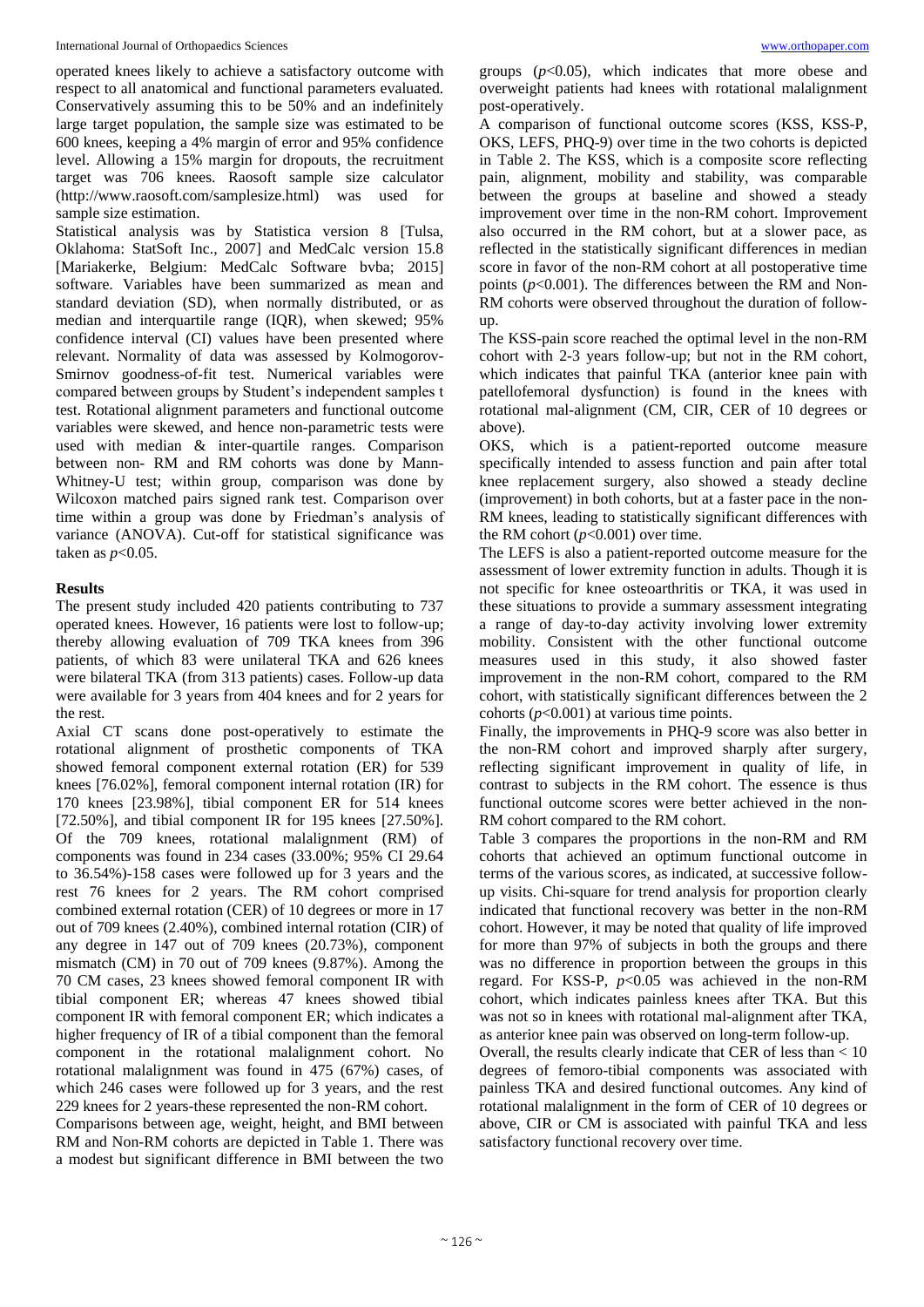

**Fig 1:** Measurement of rotational alignment of the femoral and tibial components by axial computed tomography following total knee arthroplasty: A. Femoral condylar external rotation (ER), Right; B. Femoral condylar internal rotation (IR), Left; C. Tibial condylar ER, Right; and D. Tibial condylar IR, Right. The lines are explained in the text.

![](_page_3_Figure_4.jpeg)

**Fig 2:** Axial computerized tomography scans depicting rotational malalignment and component mismatch after total knee arthroplasty: A. Combined external rotation (CER) of the femur, right; B. CER of the tibia, right; C. Combined internal rotation (CIR) of the femur, right; D. CIR of the tibia, right; E. Component mismatch: Femoral condylar external rotation (ER) with tibial condylar internal rotation (IR), right; F. Component mismatch with femoral condylar ER, right; G. Component mismatch: Femoral condylar IR with tibial condylar ER, left; and H. Component mismatch, with femoral condylar IR, left.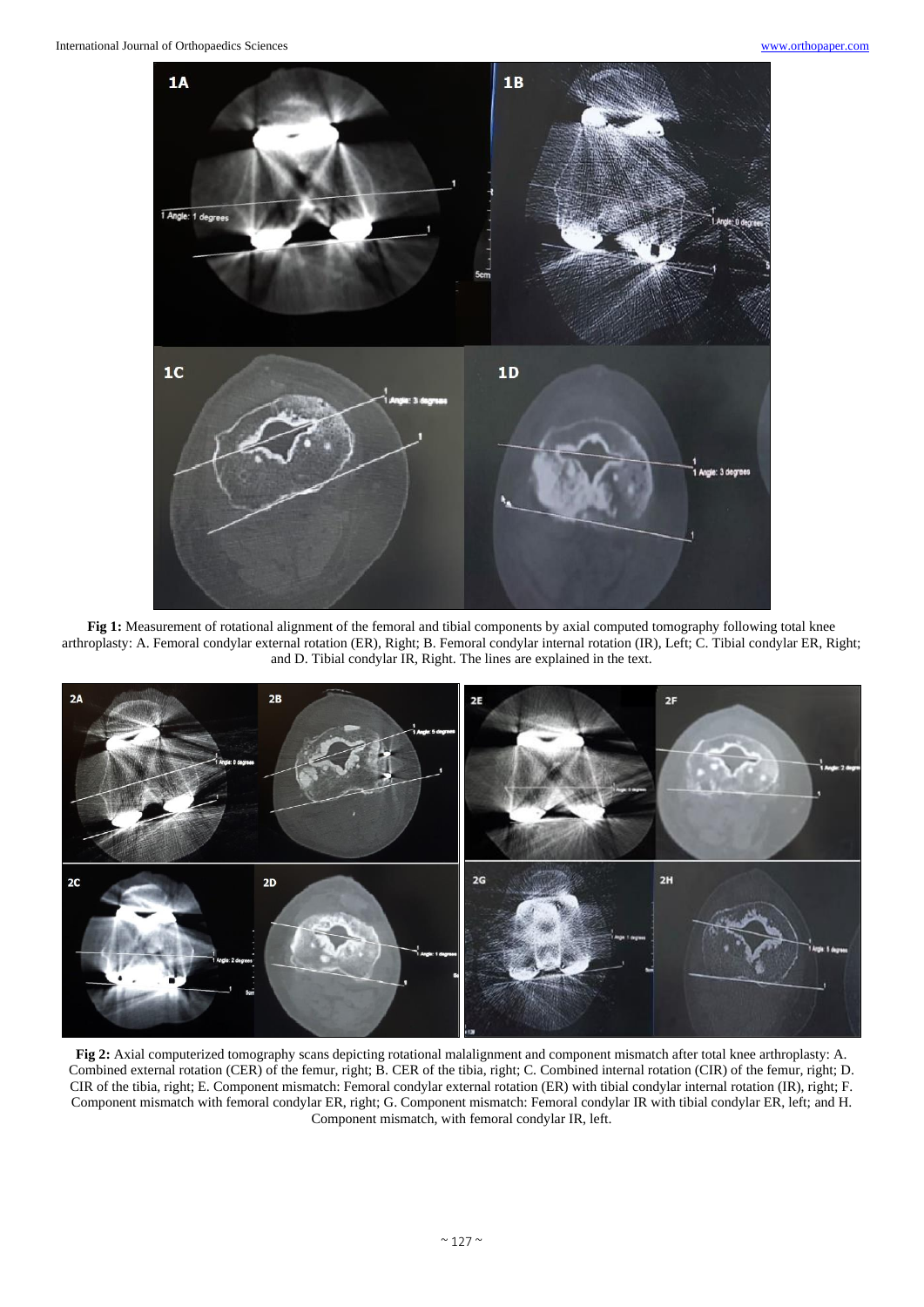**Table 1:** Age and baseline anthropometry comparison between rotational malalignment (RM) and no rotational malalignment (non-RM) cohorts

| Parameter                 | Non-RM cohort ( $n = 475$ knees) | RM cohort ( $n = 234$ knees) | $p$ value |  |  |
|---------------------------|----------------------------------|------------------------------|-----------|--|--|
| Age (years)               |                                  |                              |           |  |  |
| Range                     | $46 - 83$                        | 47-80                        | 0.092     |  |  |
| Mean $(SD)$               | 65.6(6.79)                       | 64.7(6.55)                   |           |  |  |
| Weight (kg)               |                                  |                              |           |  |  |
| Range                     | 41.3-114.1                       | $41.3 - 106.0$               | 0.026     |  |  |
| Mean $(SD)$               | 68.5 (11.65)                     | 70.6 (11.39)                 |           |  |  |
| Height (m)                |                                  |                              |           |  |  |
| Range                     | 1.35-1.80                        | 1.35-1.70                    | 0.346     |  |  |
| Mean $(SD)$               | 1.53(0.08)                       | 1.54(0.08)                   |           |  |  |
| Body mass index $(kg/m2)$ |                                  |                              |           |  |  |
| Range                     | 16.1-44.4                        | $16.1 - 44.0$                | 0.022     |  |  |
| Mean $(SD)$               | 29.06 (4.83)                     | 29.93 (4.65)                 |           |  |  |

Abbreviations: RM = rotational malalignment; SD = standard deviation;  $kg = kilogram$ ; m = meter

p value in the last column is from intergroup comparison by Student's independent samples t test.

#### **Table 2:** Changes in functional outcome scores over the 3-year study period compared between non-RM and RM cohorts, in knees after total knee arthroplasty [TKA]

| <b>Functional outcome</b> | Non-RM cohort                     | <b>RM</b> cohort                  | <i>p</i> value |  |  |  |
|---------------------------|-----------------------------------|-----------------------------------|----------------|--|--|--|
| <b>Knee Society Score</b> |                                   |                                   |                |  |  |  |
| <b>Baseline</b>           | 70.00 (60.00 to 80.00)            | 68.00 (57.00 to 79.00)            | 0.286          |  |  |  |
| 6 months                  | 110.00 (100.00 to 120.00)         | 100.00 (90.00 to 100.00)          | < 0.001        |  |  |  |
| 1 year                    | 130.00 (120.00 to 150.00)         | 110.00 (110.00 to 120.00)         | < 0.001        |  |  |  |
| 2 years                   | 150.00 (130.00 to 170.00)         | 120.00 (120.00 to 130.00)         | < 0.001        |  |  |  |
| Study end (3 years)       | 160.00 (130.00 to 180.00)         | 130.00 (120.00 to 130.00)         | < 0.001        |  |  |  |
| Within group $p$ value    | < 0.001                           | < 0.001                           |                |  |  |  |
| Change at 6 months        | 42.00 (31.00 to 55.00)            | 28.00 (22.00 to 40.00)            | < 0.001        |  |  |  |
| Change at 1 year          | 62.00 (48.00 to 76.00)            | 42.00 (34.00 to 54.00)            | < 0.001        |  |  |  |
| Change at 2 years         | 80.00 (62.00 to 95.00)            | 54.00 (45.00 to 68.00)            | < 0.001        |  |  |  |
| Change at study end       | 94.00 (73.00 to 107.00)           | 60.00 (52.00 to 72.50)            | < 0.001        |  |  |  |
|                           | <b>Knee Society Pain Score</b>    |                                   |                |  |  |  |
| <b>Baseline</b>           | 10.00 (10.00 to 10.00)            | 10.00 (10.00 to 10.00)            | 0.927          |  |  |  |
| 6 months                  | 45.00 (45.00 to 50.00)            | 30.00 (30.00 to 30.00)            | < 0.001        |  |  |  |
| 1 year                    | 45.00 (45.00 to 50.00)            | 30.00 (30.00 to 50.00)            | < 0.001        |  |  |  |
| 2 years                   | 45.00 (45.00 to 50.00)            | 30.00 (30.00 to 50.00)            | < 0.001        |  |  |  |
| Study end (3 years)       | 45.00 (45.00 to 50.00)            | 30.00 (30.00 to 50.00)            | < 0.001        |  |  |  |
| Within group $p$ value    | < 0.001                           | < 0.001                           |                |  |  |  |
| Change at 6 months        | 35.00 (35.00 to 40.00)            | 20.00 (20.00 to 20.00)            | < 0.001        |  |  |  |
| Change at 1 year          | 35.00 (35.00 to 40.00)            | 20.00 (20.00 to 20.00)            | < 0.001        |  |  |  |
| Change at 2 years         | 35.00 (35.00 to 40.00)            | 20.00 (20.00 to 20.00)            | < 0.001        |  |  |  |
| Change at study end       | 35.00 (35.00 to 40.00)            | 20.00 (20.00 to 20.00)            | < 0.001        |  |  |  |
|                           | <b>Oxford Knee Score</b>          |                                   |                |  |  |  |
| <b>Baseline</b>           | 55.00 (53.00 to 56.00)            | 54.00 (53.00 to 56.00)            | 0.284          |  |  |  |
| 6 months                  | 26.00 (24.00 to 28.00)            | 28.00 (26.00 to 28.00)            | < 0.001        |  |  |  |
| 1 year                    | 22.00 (22.00 to 24.00)            | 24.00 (24.00 to 26.00)            | < 0.001        |  |  |  |
| 2 years                   | 20.00 (18.00 to 20.00)            | 22.00 (20.00 to 22.00)            | < 0.001        |  |  |  |
| Study end (3 years)       | 18.00 (16.00 to 20.00)            | 20.00(20.00 to 22.00)             | < 0.001        |  |  |  |
| Within group $p$ value    | < 0.001                           | < 0.001                           |                |  |  |  |
| Change at 6 months        | $-29.00$ $(-30.00$ to $-27.00)$   | $-27.00$ ( $-28.00$ to $-25.00$ ) | < 0.001        |  |  |  |
| Change at 1 year          | $-32.00$ $(-34.00$ to $-30.00)$   | -29.00 (-31.00 to -28.00)         | < 0.001        |  |  |  |
| Change at 2 years         | $-35.00$ $(-37.00$ to $-34.00)$   | $-33.00$ $(-35.00$ to $-31.00)$   | < 0.001        |  |  |  |
| Change at study end       | $-36.00$ ( $-38.00$ to $-35.00$ ) | -33.00 (-35.00 to -32.00)         | < 0.001        |  |  |  |
| Lefs                      |                                   |                                   |                |  |  |  |
| <b>Baseline</b>           | 16.00 (14.00 to 21.00)            | 16.00 (14.00 to 20.00)            | 0.439          |  |  |  |
| 6 months                  | 50.00 (46.00 to 52.00)            | 46.00 (44.00 to 48.00)            | < 0.001        |  |  |  |
| 1 year                    | 52.00 (50.00 to 56.00)            | 50.00 (48.00 to 50.00)            | < 0.001        |  |  |  |
| 2 years                   | 56.00 (54.00 to 60.00)            | 52.00 (50.00 to 54.00)            | < 0.001        |  |  |  |
| Study end (3 years)       | $60.00$ (56.00 to 62.00)          | 54.00 (52.00 to 54.00)            | < 0.001        |  |  |  |
| Within group $p$ value    | < 0.001                           | < 0.001                           |                |  |  |  |
| Change at 6 months        | 33.00 (30.00 to 36.00)            | 29.00 (26.00 to 32.00)            | < 0.001        |  |  |  |
| Change at 1 year          | 36.00 (33.00 to 39.00)            | 32.00 (29.00 to 36.00)            | < 0.001        |  |  |  |
| Change at 2 years         | 40.00 (37.00 to 42.00)            | 35.00 (32.00 to 38.00)            | < 0.001        |  |  |  |
| Change at study end       | 42.00 (39.00 to 45.00)            | 36.50 (34.00 to 40.00)            | < 0.001        |  |  |  |
| <b>PHO-9</b>              |                                   |                                   |                |  |  |  |
| <b>Baseline</b>           | $5.00$ $(5.00 \text{ to } 6.00)$  | $6.00$ $(5.00 \text{ to } 6.00)$  | 0.059          |  |  |  |
| Study end (3 years)       | $0.00$ (0.00 to 2.00)             | 2.00(2.00 to 3.00)                | < 0.001        |  |  |  |
| Within group $p$ value    | < 0.001                           | < 0.001                           |                |  |  |  |
| Change at study end       | $5.00$ (4.00 to $5.00$ )          | $3.00(2.00 \text{ to } 4.00)$     | < 0.001        |  |  |  |

Abbreviations: RM = rotational malalignment; LEFS = Lower Extremity Functional Scale; PHQ-9 = Public Health Questionnaire-9

In non-RM and RM Cohorts, n = 475 and 234 respectively up to 2 years and 246 and 158, respectively at 3 years.

Values denote Median (Interquartile range).

*p* value in the last column is for intergroup comparison by the Mann-Whitney U test.

• The *p* value for within-group comparison is from Wilcoxon's matched pairs signed rank test for PHQ-9 and Friedman's analysis of variance [ANOVA] for other parameters.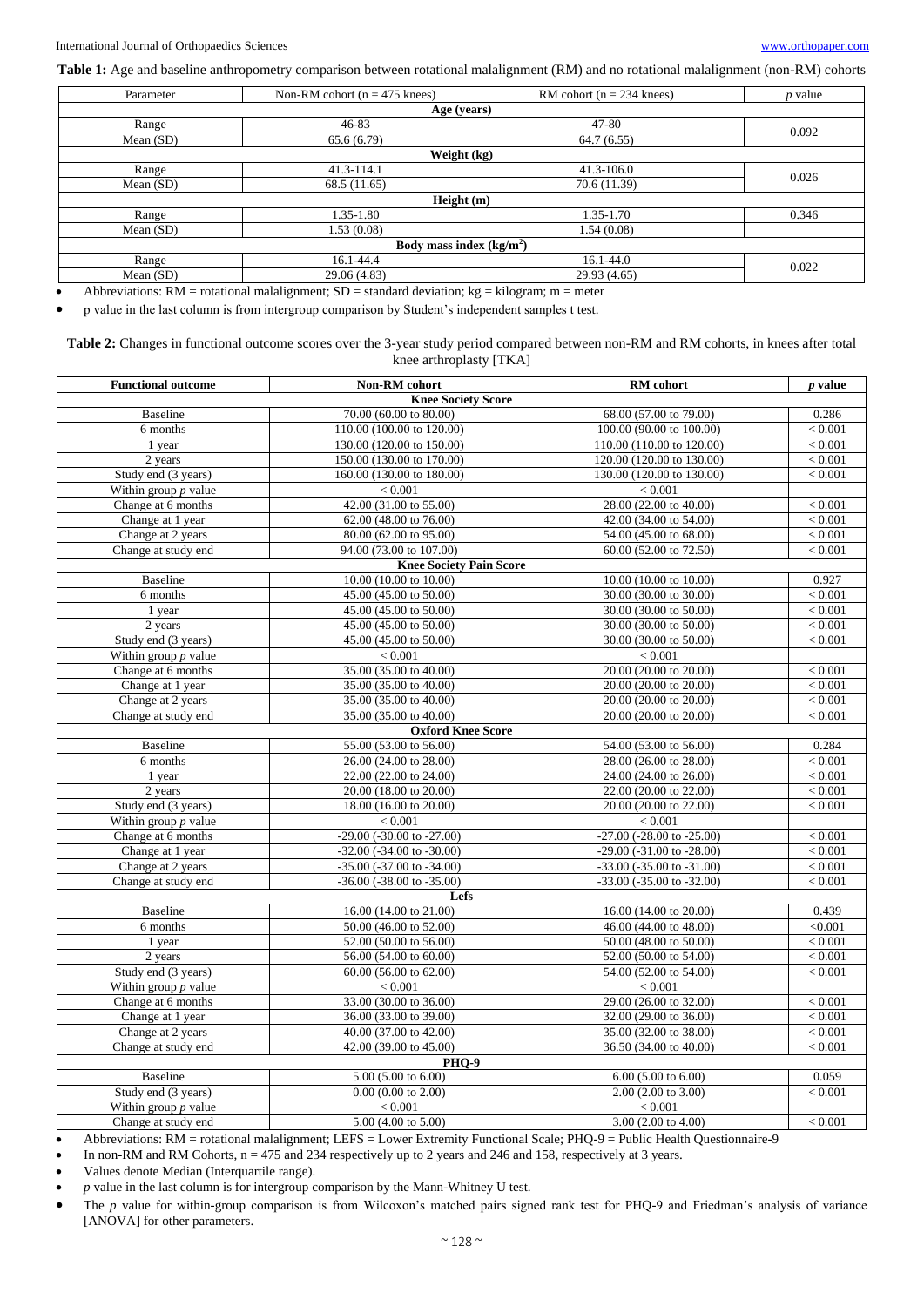**Table 3:** Chi-square for trend analysis for proportion for achieving optimum functional scores with time in the Non-RM and RM cohorts

| <b>Proportion achieving</b>                         | <b>Proportion achieving</b><br>in RM cohort |  |  |  |  |
|-----------------------------------------------------|---------------------------------------------|--|--|--|--|
| Knee Society Score [170 - 180]                      |                                             |  |  |  |  |
| $2(0.42\%)$                                         | $\Omega$                                    |  |  |  |  |
| 129 (27.16%)                                        | 1(0.43%)                                    |  |  |  |  |
| 108 (43.90%)                                        | $\Omega$                                    |  |  |  |  |
| p<0.001                                             | $p = 0.877$                                 |  |  |  |  |
| $\overline{212.711, p<0.001}$                       | 0.338; $p=0.561$                            |  |  |  |  |
| Knee Society Pain Score [45 - 50]                   |                                             |  |  |  |  |
| 434 (91.37)%                                        | 3(1.28%)                                    |  |  |  |  |
| 435 (91.58%)                                        | 3(1.28%)                                    |  |  |  |  |
| 212 (86.18%)                                        | 2(1.27%)                                    |  |  |  |  |
| p<0.050                                             | $p = 0.990$                                 |  |  |  |  |
| 3.383; $p<0.05$                                     | $0.017$ ; p=0.896                           |  |  |  |  |
| Chi square for trend<br>Oxford Knee Score [18 - 16] |                                             |  |  |  |  |
| 35 (7.37)%                                          | $\Omega$                                    |  |  |  |  |
| 219 (46.10)%                                        | 1(0.43%)                                    |  |  |  |  |
| 153 (62.20)%                                        | $3(1.90)\%$                                 |  |  |  |  |
| p<0.001                                             | $p = 0.025$                                 |  |  |  |  |
|                                                     | 4.99; p=0.025                               |  |  |  |  |
| LEFS [60 - 62]                                      |                                             |  |  |  |  |
| 0.84%                                               | 0%                                          |  |  |  |  |
| 39.15%                                              | 0.86%                                       |  |  |  |  |
| 86.18%                                              | 1.89%                                       |  |  |  |  |
| p<0.001                                             | 0.038                                       |  |  |  |  |
| 537.443; p<0.001                                    | 4.289; p=0.038                              |  |  |  |  |
| PHQ-9[0-4]                                          |                                             |  |  |  |  |
| 97.05%                                              | 97.00%                                      |  |  |  |  |
|                                                     | in non-RM cohort<br>204.859; $p<0.001$      |  |  |  |  |

Abbreviations: RM = rotational malalignment; LEFS = Lower Extremity Functional Scale; PHQ-9 = Public Health Questionnaire-9

In non-RM and RM Cohorts, n = 475 and 234 respectively up to 2 years and 246 and 158, respectively at 3 years.

#### **Discussion**

In this study, rotational alignment of prosthetic femoral and tibial components was assessed by axial CT scans to designate the presence of external or internal rotation of components; depending on which the CER, CIR or CM was calculated. The optimum outcome was seen in those patients with CER  $\langle$  10 degrees (67% of the operated knees) following surgery. The geometry of the proximal tibia and distal femur is intimately linked with the biomechanics of the tibio-femoral and patello-femoral joints; and hence rotational malalignment of tibio-femoral components accounts for a number of unacceptable features after TKA<sup>[3]</sup>.

In the non-RM cohort, comprising 475 knees, 246 knees were followed up for 3 years, and all the functional outcome scores-KSS, OKS, and LEFS-showed significant improvement with time; KSS-Pain Score improved considerably by 1 year, with steady consistent improvement at 2 years, indicating painless TKA knees, as a successful outcome of TKA. This has been substantiated by other authors too [14], according to whom malrotation of fixed bearing posterior stabilized total knee prosthesis causes a postoperative rotational mismatch between the femur and tibia; correct rotational alignment of components after TKA is essential for desired functional outcomes in terms of a painless functional knee allowing a near normal lifestyle The optimum outcome was not observed in 234 out of 709 TKA knees [33%], where CER of 10 degrees or more, CIR of any degree or CM was present. In this RM cohort, 158 knees were followed up for 3 years, and significantly inferior outcome scores were observed even at 3 years. The KSS-Pain score showed poor improvement at 1 year, indicating persistence of patello-femoral pain or anterior knee pain. In these 234 knees, CER of 10 degrees or more, CIR, and CM were found in 17 (2.4%), 147 (20.73%), and 70 knees (9.87%) respectively;

clearly indicating the high incidence of internal rotation of tibial component in rotational malalignment. According to Nicoll and Rowley<sup>[6]</sup>, internal rotation of more than 6 degrees of the femoral component is associated with pain, but the degree of internal rotation of the tibia to produce anterior knee pain was not identified. The present study indicates that all categories of rotational malalignment can lead to anterior knee pain following TKA and not just the internal rotation of the tibial component. The latter results in excessive external rotation of the tibia, causing a resultant increase in Q angle and abnormal stress on extensor muscles, leading to a painful knee [4]. This may happen particularly in obese patients with fixed flexion deformities, where a tibial cutting jig can be inadvertently deflected into internal rotation, causing excessive internal rotation of tibial components. The posterolateral overhang of tibial component may impinge on popliteus tendon, causing a painful TKA knee, as the popliteus initiates flexion; to avoid this, inadvertent internal rotation of the tibial component may happen, further causing patello-femoral pain after TKA<sup>[15]</sup>. According to Lee et al. <sup>[16]</sup> extent of medial release is a definite factor associated with the internal rotation of components and should therefore be taken into account during TKA.

Berger *et al.* <sup>[7]</sup> have attributed patello-femoral dysa function to the fact that small amount of CIR (1-4 degrees) correlates with lateral tracking and patellar tilting, moderate CIR (3-8 degrees) with patellar subluxation, and large amounts of CIR (7-17 degrees) with early patellar dislocation or late patellar prosthesis failure; the control group being in CER of 0-10 degrees. We also found that mild to moderate degrees of CIR may similarly be a cause of patellar subluxation on long term follow-up, together with excessive wear and tear of the polyethylene insert, which may account for implant failure and poor outcome. However, in contrast to this study, which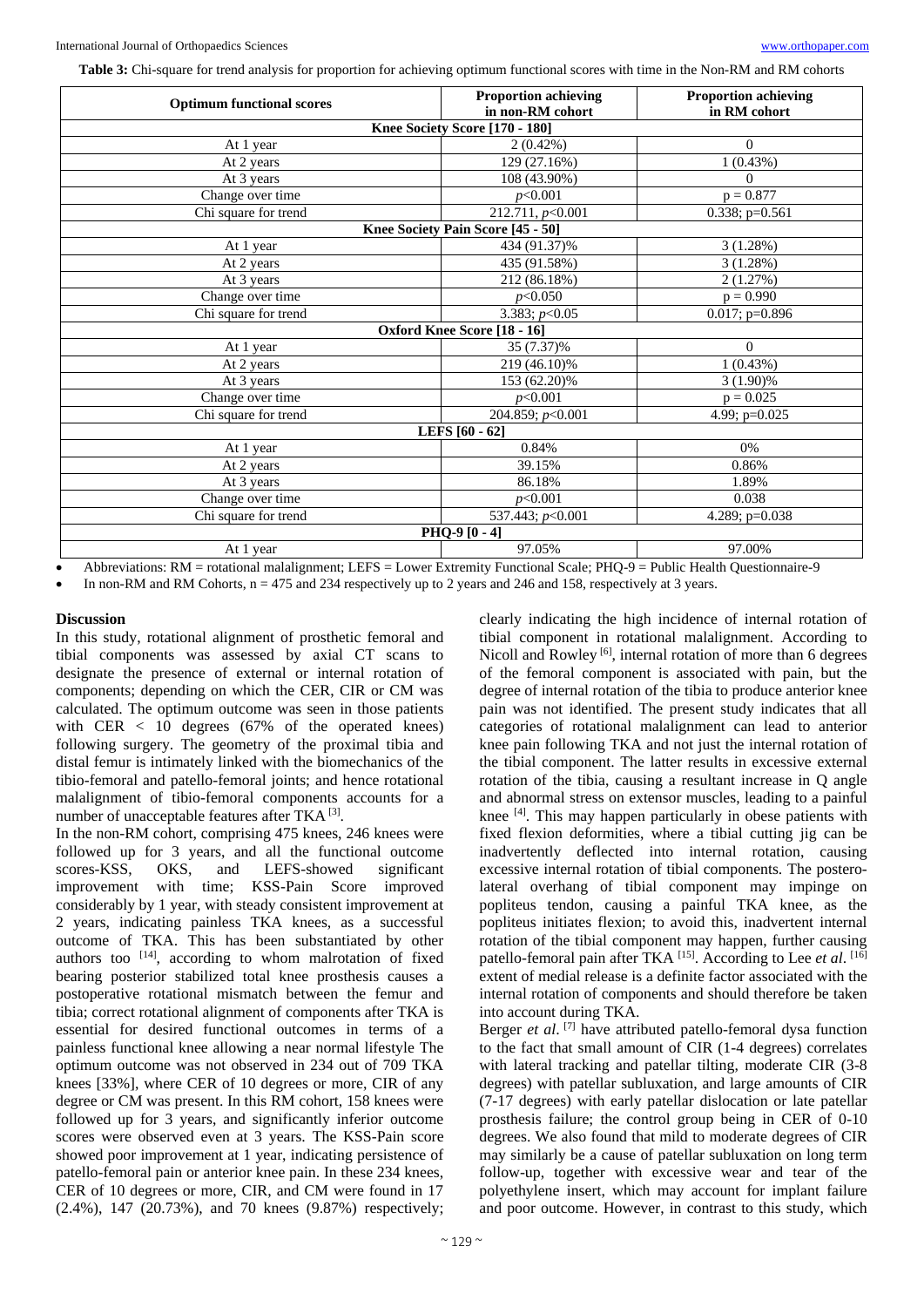implicates CIR to be the main cause of patello-femoral complications, our findings indicate that CM and CER of 10 degrees or above can also be responsible for anterior knee pain and related patello-femoral complications. Internal femoral and tibial component malrotation in TKA significantly alters tibio-femoral kinematics, much more than neutrally and externally rotated components, as seen in this study and also suggested by Heyse et al. [17].

In patients presenting with patellofemoral pain in otherwise well-aligned, well fixed and sterile total knee prosthesis, rotational malalignment should be suspected, which can be detected by axial CT scans. Ranawat *et al*. [18] have also concluded that patellar dislocation, subluxation, tilt and excessive patellar wear result from malrotation of the tibial and femoral components. According to Victor *et al*. [3], any misplacement of components will affect the loads on the interface and tension in the ligaments, which in turn will cause aberrant kinematic behavior, inducing stiffness, instability and early loosening of prosthetic knee components combined with anterior knee pain, as also found in this study. Romero *et al.* <sup>[19]</sup> found that increased lateral flexion laxity is associated with increased internal rotation of femoral component and poorer clinical outcome of TKA. Similarly, Bell *et al*. [20] and Bedard *et al*. [21] have concluded that appropriate component rotation in TKA is important for normal patellar tracking, symmetrical patello-femoral joint contraction, neutral varus-valgus positioning in flexion, correct rotational alignment of the tibia in extension and for avoiding anterior femoral notching. Our study findings are in broad conformity to this wide-ranging experience from various groups around the world.

Our study had some limitations. Assessment of rotational alignment of femoral and tibial components after TKA remains a challenge as visualizing these prosthetic components on simple axial CT scans can be difficult without scatter reduction software and proper understanding of the reference axes of both components  $[3]$ . We had access to appropriate hardware and software, but it was not feasible to repeat scans for cross-checking. For logistical reasons, we had to wind up the study without completing third year follow-up for all the knees, though a substantial proportion [404 TKA knees] could be followed up for three years. Finally, as we observed, patents' anxiety level could influence their response to the functional outcome questionnaires and we had no means of controlling for this.

# **Conclusions**

We can conclude that rotational malalignment of components in TKA is almost inevitably associated with pooreroutcomese in the form of anterior knee pain, or other patellofemoral complications like patellar tilting, subluxation, or periprosthetic fractures requiring revision arthroplasty. Therefore, total knee arthroplasty should avoid component mismatch or other kinds of rotational malalignment of the tibial and femoral components, in addition to restoring the coronal alignment.

# **Declarations**

**Ethics Approval:** Ethics approval was obtained from all the hospitals from where patients were included in the study; prior to beginning the study. Ethics approval document was obtained first from Fortis Hospital, Anandapur, Kolkata on 30.9 2015, followed by the same from IPGMER, Kolkata, on 28.10.15 & R. G. KAR Medical College & Hospital on 5.12. 2018. The patients were recruited from Fortis Hospital for the

first 4 years [October 2015-2019], followed by follow-up for 3 years [404 knees] and the rest for 2 years till July 2021, until the completion of the study [5&1/2 years].

**Consent to Participate:** Patients gave written consent to participate in the study through informed consent document forms as per ICMR [Indian Council of Medical Research] Guidelines.

**Availability of data and materials**: Available. Patient data has been recorded in Excel sheets for statistical analysis after obtaining proper consent. The data sets generated during and / or analysed during the current study are available from the corresponding author on reasonable request.

**Competing interests:** All contributing authors, declare that they have NO competing interests/ conflicts of interests.

FUNDING: The study received NO financial grant/ support from any sponsor. The hospitals concerned provided free access to patients and imaging facilities for academic purpose.

# **Authors contributions**

**Author 1:** contributed to the concepts and study design, patient data acquisition, literature search, data analysis, manuscript preparation, final drafting and editing of the manuscript.

**Author 2:** contributed to study design, data analysis, statistical analysis, manuscript preparation, and final editing.

**Author 3:** contributed to study design, literature search and manuscript preparation.

All authors have contributed to the study and have finally reviewed the manuscript, and each author believes that the manuscript represents honest research work.

# **Informed consent**

All procedures followed were in accordance with the ethical standards of the responsible committee on human experimentation (institutional and national) and with the Helsinki Declaration of 1975, as revised in 2000 (5). Informed consent was obtained from all patients for being included in the study.

#### **Acknowledgements**

We wish to acknowledge the contributions of the following individuals in Fortis Hospital, Anandapur, Kolkata: Dr. Ronen Roy, Senior Consultant Orthopedic Surgeon, with team members, namely Dr. Mistun Banerjee and Dr. Shirazul Kamal, whose TKA patients provided the patient pool for our study and who facilitated access to these patients.; the entire team in the Surgical Intensive Care Unit (SICU) who provided immediate postoperative care to these patients and the physiotherapists (Aditya and Ravi) who helped in mobilizing the TKA patients from the second postoperative day itself, with utmost care and concern; the Chief Radiologist Dr. Salim Parvez, and his technical team for providing access to long leg films (Debashis, Tuhin) and to axial CT Scans of TKA implants (Mukul, Sandip, Abhijeet, Tarun Chatterjee) and helping in their interpretation. Lastly, we extend our heartfelt thanks to all our TKA patients who participated in the study, for being with us for up to 3 long years, patiently submitting to all our scoring assessments and making the project a success.